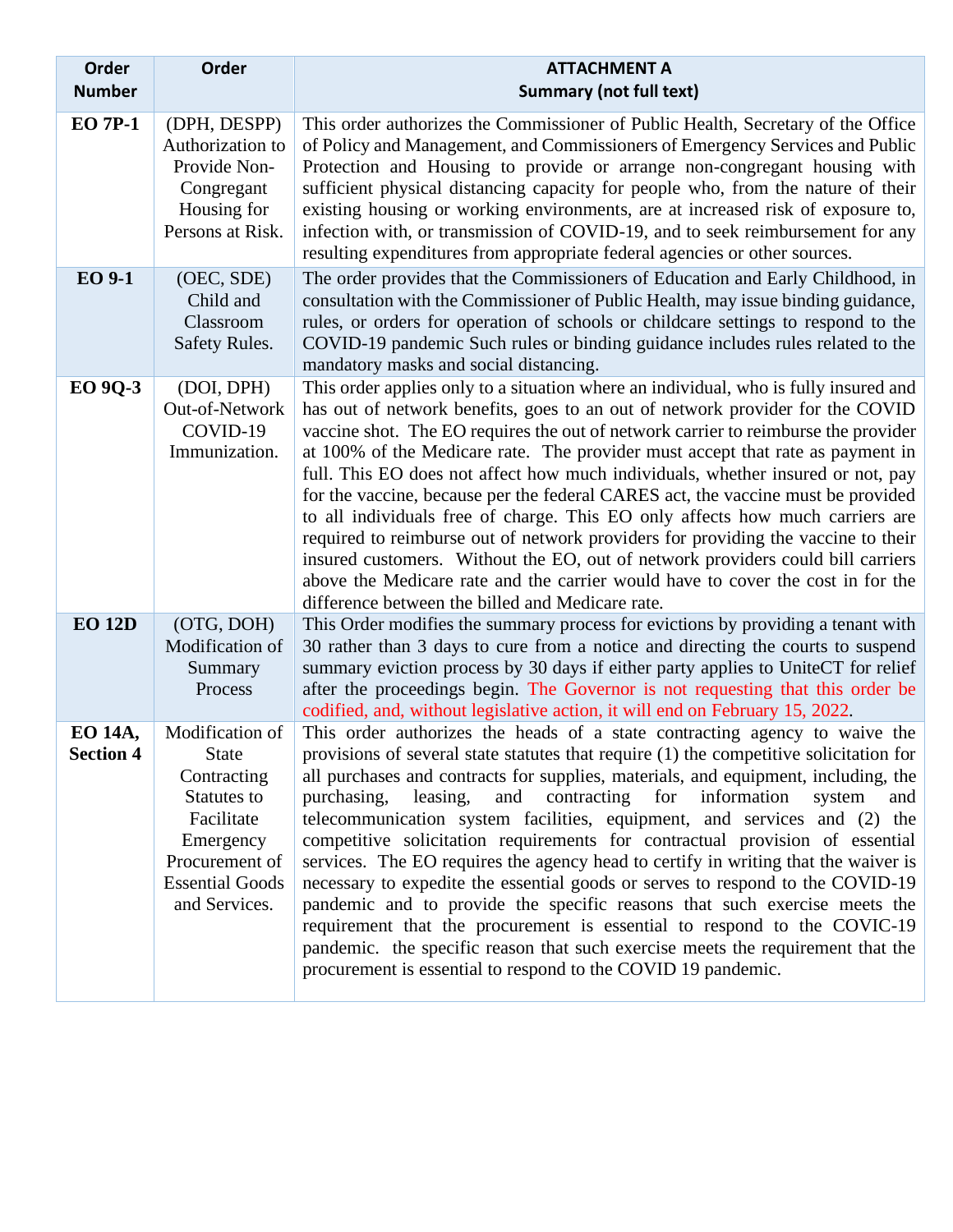| <b>13A</b>               | Mask Rule                                                    | This order mandates mask wearing in certain settings for certain persons. It does<br>the following things: (1) it requires unvaccinated persons age two and above to<br>wear a mask when indoors and when they cannot maintain a distance of six feet<br>from other persons and when they do not have a medical exemption; (2) it<br>authorizes the DPH Commissioner to order mask wearing in facilities, venues, and<br>other locations that she deems necessary regardless of the person's vaccination<br>status; (3) it permits municipalities to issue their own mask orders for indoor<br>settings within their jurisdiction regardless of the person's vaccination status; and<br>(4) it permits private and public entities to set their own mask rules for locations<br>under their ownership or control.                                                                                                                                                                                                                                                                                                                                                                                      |
|--------------------------|--------------------------------------------------------------|--------------------------------------------------------------------------------------------------------------------------------------------------------------------------------------------------------------------------------------------------------------------------------------------------------------------------------------------------------------------------------------------------------------------------------------------------------------------------------------------------------------------------------------------------------------------------------------------------------------------------------------------------------------------------------------------------------------------------------------------------------------------------------------------------------------------------------------------------------------------------------------------------------------------------------------------------------------------------------------------------------------------------------------------------------------------------------------------------------------------------------------------------------------------------------------------------------|
| 14B<br>(formerly<br>13F) | Long Term<br>Care Staff<br>Vaccination                       | This order protects the elderly and vulnerable by requiring that their care takers be<br>vaccinated. The order requires long-term care facilities to not hire or employ staff<br>or contractors who are not fully vaccinated and boosted by February 11, 2022, have<br>not begun vaccination, or who do not have a medical or religious exemption from<br>the vaccination requirement. There is no testing out option for this group. Long<br>term-care facilities are defined as residential care homes, assisted living service<br>agencies, intermediate care facilities for individuals with intellectual disabilities,<br>managed residential communities, and chronic disease hospitals. Long-term care<br>facilities must verify the vaccination status of their staff by September 27, 2021<br>and may not continue the employment of staff or contractors who are not<br>vaccinated or exempt from the requirement. They may also not hire new staff or<br>contractors who do not comply with the vaccination requirement. Failure to comply<br>with this order subjects long-term care facilities to civil penalties.                                                                        |
| 13C                      | COVID <sub>19</sub><br>Vaccination<br>Database               | This order permits DPH to disclose a person's vaccination status to a person's<br>health care provider, school nurse, or local health director. This order permits<br>health care providers to properly administer booster shots by making a person's<br>vaccine information readily available even if the person has misplaced their<br>original vaccination card. It also permits school nurses and local health directors to<br>access a person's vaccination status to properly respond to any COVID outbreaks<br>within their jurisdiction. The order grants the DPH commissioner the authority to<br>set rules for how and when this vaccination information will be released and for<br>what purpose.                                                                                                                                                                                                                                                                                                                                                                                                                                                                                           |
| 13G and<br>14C           | State, School,<br>and Child Care<br>Employees<br>Vaccination | The order requires teachers and child-care providers be vaccinated and protects<br>patients in state hospitals by requiring that their state employee care takers be<br>vaccinated. These state hospital workers are also required by EO 14C to receive a<br>booster vaccine, if eligible, by February 11, 2022. The order also requires state<br>employees more generally to be vaccinated. There is a religious and medical<br>exemption for all workers under the order. There is also a test out option for school,<br>child- care workers, and state workers who do not work in a hospital setting. The<br>state, school boards, and childcare facilities began verifying vaccination status of<br>their employees and other specified workers by September 27, 2021. On and after<br>this date they may no longer hire or maintain contracts with person's who are not<br>fully vaccinated, have not begun vaccination, or do not have an exemption. The<br>Governor is not requesting that this order as it pertains to state employees, teachers,<br>and child- care workers be extended. The Governor is requesting that the order be<br>codified as it pertains to state hospital employees. |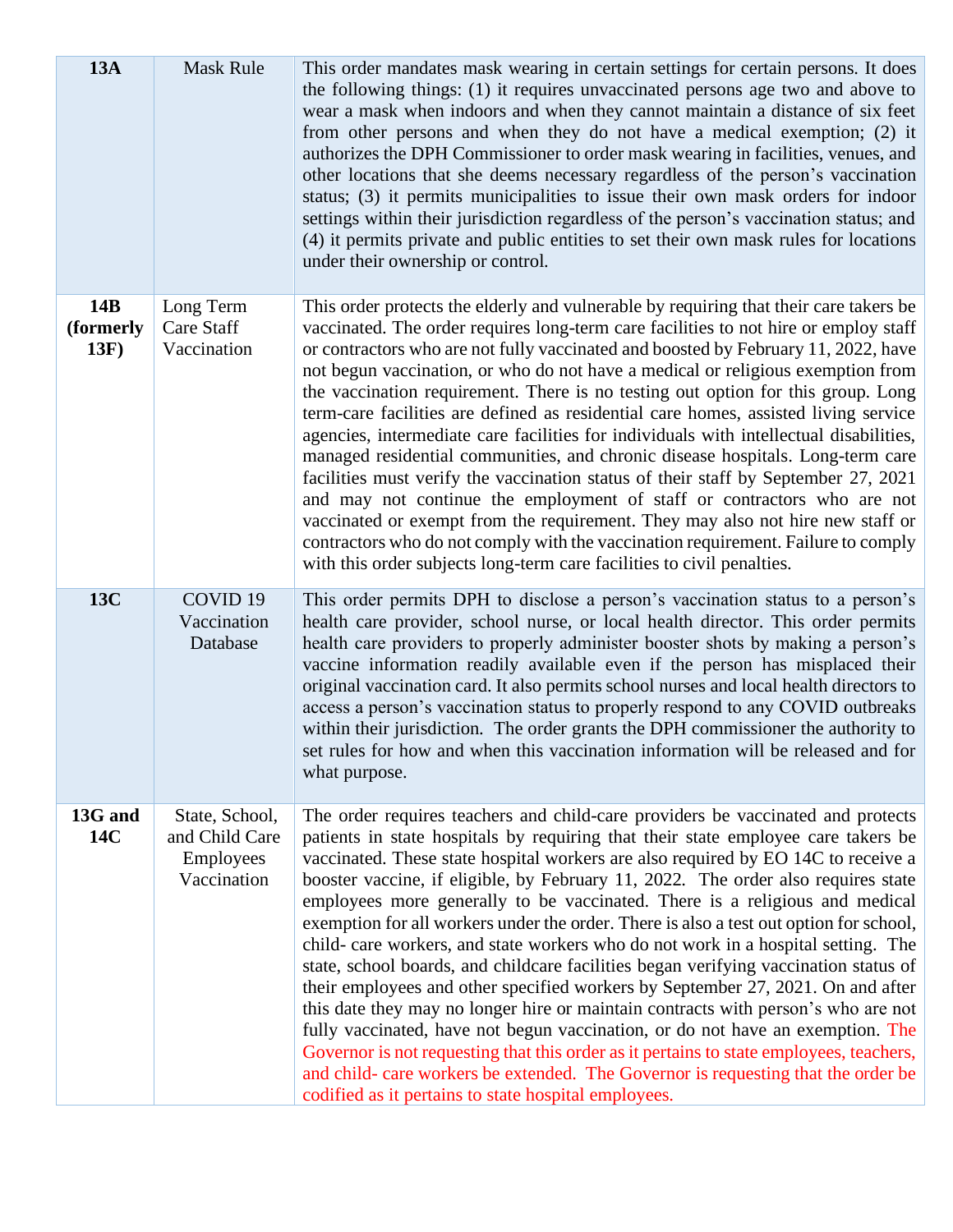| <b>13E</b> | Temporary<br>Nurse Aide<br>Program                                                                                   | This order authorizes the Commissioner of Public Health to adopt, amend,<br>implement, suspend, and revoke training, competency, scope of practice and<br>temporary hiring policies concerning temporary nurse aides and grant a registration<br>to an individual as a temporary nurse aide who complies with the policies adopted.<br>The order requires an institution hiring a temporary nurse aide to comply with such<br>policies adopted by the Commissioner. The order also modifies certain statutes to<br>preclude temporary nurse aides from engaging in any activity for which a license<br>is required pursuant to Chapter 378 of the Connecticut General Statutes.                                                                                                                                                                                                                                                                                                                                                                                                                                                                                                                                                                                                                                                                                                                                                                                                                                                                                                                                                                                                                                                                                                                                                                                                                                                                                                                                                                                                                                                                                                                                                                                                                                                                                                                                                                                                                                                                                                                                                                                                                                                                       |
|------------|----------------------------------------------------------------------------------------------------------------------|-------------------------------------------------------------------------------------------------------------------------------------------------------------------------------------------------------------------------------------------------------------------------------------------------------------------------------------------------------------------------------------------------------------------------------------------------------------------------------------------------------------------------------------------------------------------------------------------------------------------------------------------------------------------------------------------------------------------------------------------------------------------------------------------------------------------------------------------------------------------------------------------------------------------------------------------------------------------------------------------------------------------------------------------------------------------------------------------------------------------------------------------------------------------------------------------------------------------------------------------------------------------------------------------------------------------------------------------------------------------------------------------------------------------------------------------------------------------------------------------------------------------------------------------------------------------------------------------------------------------------------------------------------------------------------------------------------------------------------------------------------------------------------------------------------------------------------------------------------------------------------------------------------------------------------------------------------------------------------------------------------------------------------------------------------------------------------------------------------------------------------------------------------------------------------------------------------------------------------------------------------------------------------------------------------------------------------------------------------------------------------------------------------------------------------------------------------------------------------------------------------------------------------------------------------------------------------------------------------------------------------------------------------------------------------------------------------------------------------------------------------|
| <b>14D</b> | Addresses<br>Hospital<br><b>Staffing</b><br>Shortages and<br>Reduce Cost of<br><b>Extended UI</b><br><b>Benefits</b> | This order provides greater flexibility in the certificate of need process to add<br>additional beds to treat COVID-19 patients, eases certain licensing requirements<br>for nurses and other health professionals, and accounts for federal changes in<br>unemployment insurance funding relating to sequestration.<br>(1) This EO modifies the certificate of need statutes and associated<br>regulations to enable the Office of Health Strategy to increase the licensed<br>bed capacity for the treatment of COVID-19 patients.<br>(2) There is also a need to increase the number of healthcare workers<br>available to treat COVID-19 patients. The omicron variant has spread<br>rapidly and has increased the number of workers that are quarantining or<br>not reporting to work. This order modifies certain statutes to permit<br>healthcare graduates to practice prior to licensure for the duration of the<br>emergencies. These are highly trained individuals who can provided<br>needed assistance now and healthcare facilities safely and successfully<br>implemented this order in 2020.<br>(3) Finally, this EO also aids individual businesses and non-profits by<br>relieving them from the cost of preserving the value of UI Extended<br>Benefits despite a federal reduction in those benefits. Instead of being<br>charged to individual businesses and non-profits, the cost will be pooled<br>and covered by the UI trust fund. The cost in question is \$1.28 million.<br>For context, during the height of the pandemic the fund was paying out<br>more than \$50 million a week in UI benefits. The bipartisan budget<br>allocated \$155 million to the fund. Extended Benefits (EB) is a<br>permanent federal/state unemployment insurance program administered<br>by the states. It extends an additional 13 weeks of UI benefits to claimants<br>who exhaust their 26 weeks of traditional UI benefits during periods of<br>high unemployment. Generally, the federal government covers 50% of the<br>cost of EB and the state covers 50% of the cost. The federal government<br>reduced its payments by roughly 6% for FFY 2020-2022. Rather than<br>reduce benefits to unemployed workers, Connecticut increased its state<br>share to cover the shortfall. Traditionally, it would bill the employers<br>whose employees drew Extended Benefits for that increase. In keeping<br>with our desire to help the hardest-hit businesses manage the effects of the<br>pandemic, this EO will prevent those employers from being charged<br>directly and instead cover the additional cost out of the UI Trust Fund.<br>The Governor is not asking that Section 3 of this EO be codified after<br>February 15, 2022. |
| <b>14E</b> | Address<br>Teacher<br><b>Staffing</b><br>Shortage                                                                    | Executive Order No. 14E addresses the current teacher shortage caused by the<br>recent spike in infections. Retired teachers may return to the classroom, while<br>collecting a retirement benefit, but per Section $10-183v(a)$ of the Connecticut<br>General Statues they may not receive more than forty-five percent of the<br>maximum salary level for the assigned teaching position. Retired teachers who                                                                                                                                                                                                                                                                                                                                                                                                                                                                                                                                                                                                                                                                                                                                                                                                                                                                                                                                                                                                                                                                                                                                                                                                                                                                                                                                                                                                                                                                                                                                                                                                                                                                                                                                                                                                                                                                                                                                                                                                                                                                                                                                                                                                                                                                                                                                      |